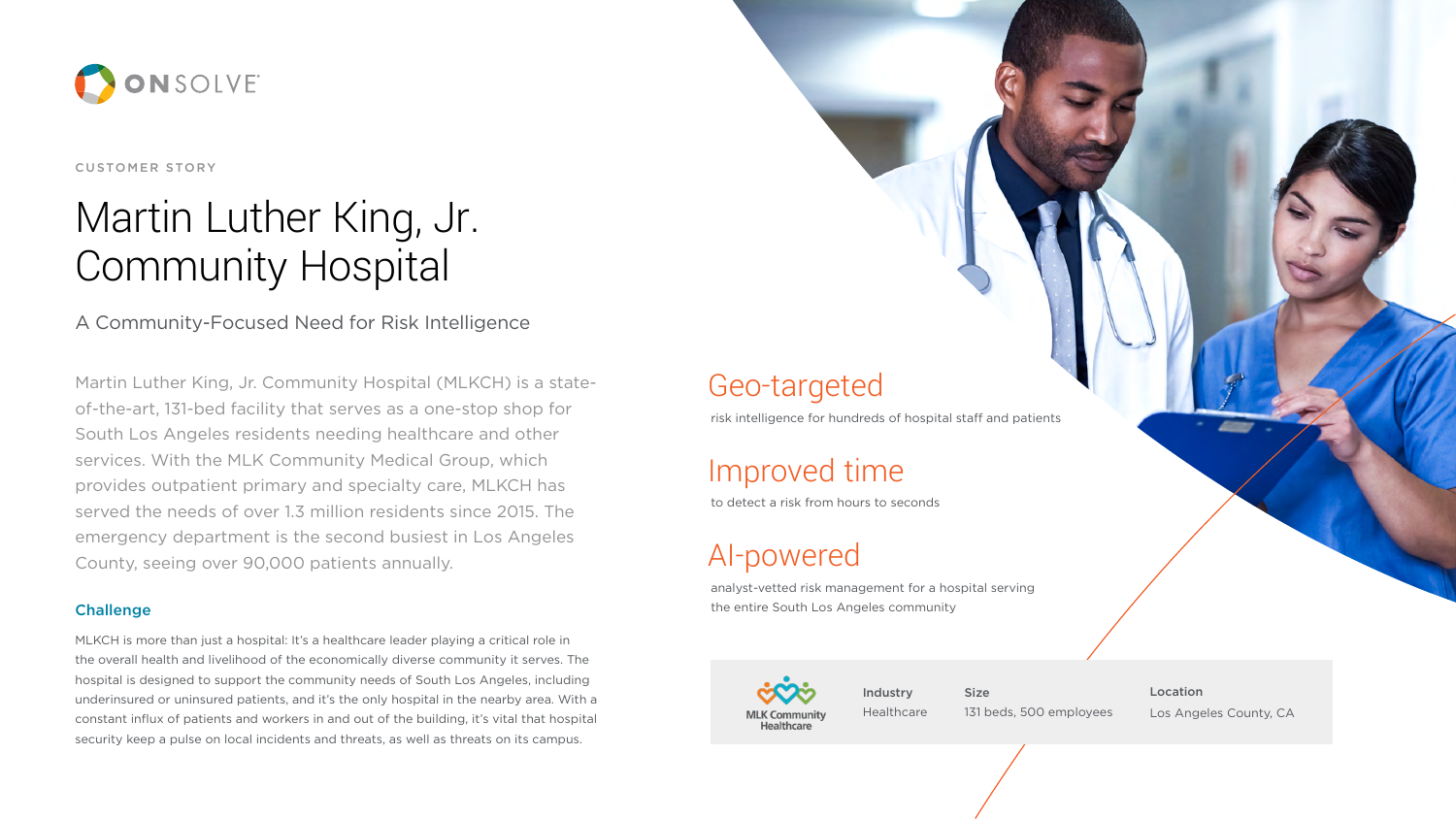"We're getting good, actionable intelligence and notifications about real things. With visibility, we're able to determine, 'Do we need to implement some plans? Do we know if it's going to happen soon or is it happening right now?' And it really gives us a better overview of the world around us. Now we're being proactive and taking good, sound steps."

— Mark Reed

Martin Luther King, Jr. Community Hospital Director of Support Services

In a socially diverse community with a high crime rate, the hospital is vulnerable to threats that take place nearby the campus. This challenged the hospital's ability to keep patients safe and efficiently respond to emergencies happening in the area. The security team constantly received information from local police or staff members about incidents that posed a potential threat to the campus. However, it was often too late to act on, coming in hours after the event occurred. Timely notification about an active assailant, robbery or domestic violence can mean the difference between saving a life or getting to a patient in need faster. Also, timely risk intelligence could initiate a campus-wide lockdown and prevent a major crisis, such as a perpetrator entering the building.

In 2020, the onset of civil unrest coupled with the pressure of the COVID-19 pandemic in a community full of essential workers where COVID surged made MLKCH more vulnerable than ever to external threats. Evolving protests, officer-involved shootings, road closures and other external events directly impacted the hospital's ability to keep its people safe and provide care to the community. At a time when record numbers of patients required treatment due to COVID-19, the security team needed to be able to act on threats as soon as — if not before — they occurred.

Previously, security at MLKCH relied on manual data analysis to monitor external events, spending hours combing through social media, local news, community tips and phone calls to determine whether an incident was credible and threatened their campus. With the increase of risk, the security team was specifically looking to:

- Get ahead of evolving risks, by conducting real-time risk analysis about what was unfolding outside the hospital to mitigate risks to staff, patients, facilities and even the ambulance fleet.
- Quickly and accurately communicate adverse events that impact the campus, patients, staff and hospital operations in one place.
- Filter out the noise of threats and incidents happening locally, so only information with an impact to MLKCH's people, places and property was received.
- Receive risk intelligence alerts from any location via push notification, text or email.

From hospital staff to ambulance drivers to the street medicine team, MLKCH had to coordinate responses across many teams for different reasons. Ensuring the teams and operations affected by a situation had the right information to respond was critical in saving patients' lives and the lives of medical providers.